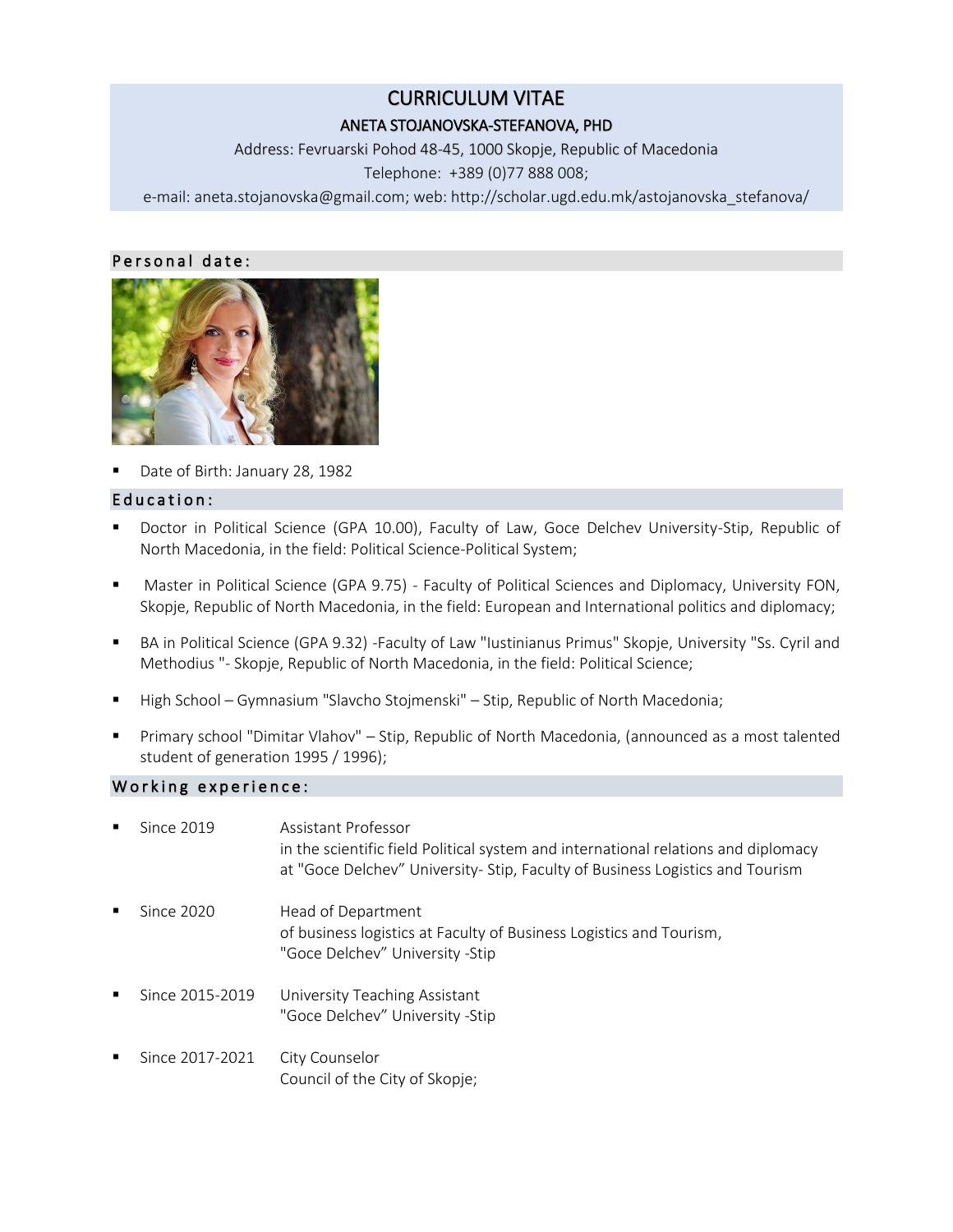| Curriculum Vitae, Aneta Stojanovska-Stefanova |               |                                                                                                                                 |
|-----------------------------------------------|---------------|---------------------------------------------------------------------------------------------------------------------------------|
|                                               | 2009-2013     | City Counselor                                                                                                                  |
|                                               |               | Council of the City of Skopje;                                                                                                  |
|                                               | 2006-2007     | State Counselor<br>Ministry of Transport and Communication of Republic of Macedonia                                             |
|                                               | 2005-2006     | Chief of Staff<br>Public Enterprise "Water Supply and Sewerage" of the City of Skopje                                           |
|                                               | $2004 - 2005$ | <b>PR</b> Assistant<br>Publicis Skopje, Marketing and PR Agency                                                                 |
|                                               | 2002-2003     | Intern in the Assembly of the Republic of Macedonia,<br>Program for trainees, organized by the US-National Democratic Institute |
|                                               | 1998-2000     | Chief Editor<br>High School Magazine "Motiv"                                                                                    |

## Scholarship:

- Scholarship for talented students from the Ministry of Education and Science in primary, secondary and BA education;
- Scholarship for talented students of the German Foundation "Konrad Adenauer" during BA studies;
- Scholarship for talented students of FON University during Master Studies.

### Additional education and training:

- "Managing organizational culture", Centre for Education in Management "Motiva", Ohrid, April 17 to 19,2009;
- "Organizing effective meetings, motivation and negotiation," Education Center Management "Motiva", October 24 to 26,2008;
- "Improving management skills", Center for Education and Training "Motiva" 30.11-02.12.2007;
- "Communication skills and teamwork," Center for Education and Management "Motiva", Ohrid, November 11 to 12,2005;
- "European integration Balkan perspective" long distance learning for European Integration, Belgrade Open School and Institute Olof Palme, period: December 2004 / September 2005;
- "Training for legislative work", held by Scott Hubble, National Democratic Institute, March 2003, Parliamentary Club, Skopje;
- "School for Journalists" Faculty of Law "Iustinianus Primus", Press Now, OSCE, in Strumica, Tetovo and Skopje, September 09-27, 2003;

Awards: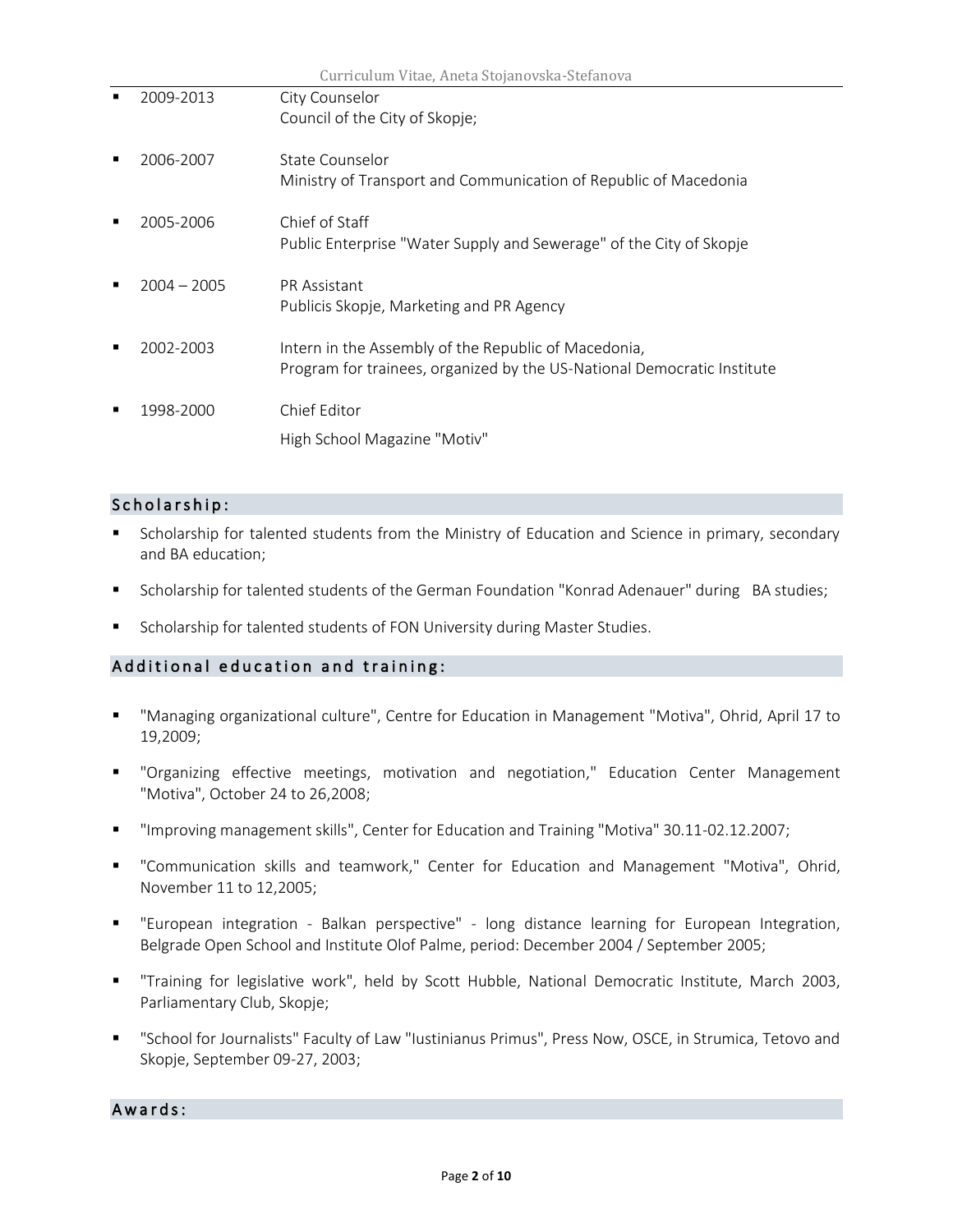- Order of Merit for Contribution of the restoration of the Bigorski Monastery "St. John the Baptist" in the Republic of Macedonia, April 2015.
- Award of Appreciation for leadership and continuous support provided in the process of development and implementation of the Automated System for Management of International Cargo Transport Licenses that increased the transparency, fairness and predictability in the process of distribution and management of cargo transport licenses, March 8, 2009;

#### Membership and positions in non-governmental organizations:

- Member of the "Youth for Human Rights" Copenhagen, Denmark (2001-2004).
- Member of the Executive Board of the Youth Red Cross of Macedonia (2000 2003);
- Vice President of the Union of High students of Macedonia (1997- 2000);
- Member of the Organizing Bureau of the European Unions High School (OBESU) (1997-2000);
- Coordinator of NGO "Citizens for citizens" monitoring of the Election process in 2000;

#### Published Papers:

- Runcheva-Tasev, Hristina and Stojanovska-Stefanova, Aneta (2021) *[Republicanism: Roman Res Publica](https://eprints.ugd.edu.mk/28823/)  [as an inspiring concept for the Western constitutional thought.](https://eprints.ugd.edu.mk/28823/)* Proceedings Book of the IV International Piri Reis Language, History, Geography Congress. pp. 309-318. ISSN 978-625-7464-31-4
- Stojanovska-Stefanova, Aneta and Magdinceva Sopova, Marija and Aleksoski, Ognen (2021) *[Policies for](https://eprints.ugd.edu.mk/28505/)  [recovery of the travel and tourism from Covid-19 pandemic.](https://eprints.ugd.edu.mk/28505/)* Sociobrains, International scientific refereed online journal with impact factor, 8 (83). pp. 57-73. ISSN 2367-5721 (online)
- Stojanovska-Stefanova, Aneta and Runcheva-Tasev, Hristina (2021) *[The impact of climate change on](https://eprints.ugd.edu.mk/28506/)  [European countries and the necessity of multilateral cooperation.](https://eprints.ugd.edu.mk/28506/)* Sociobrains, International scientific online journal with impact factor, 8 (83). pp. 74-87. ISSN 2367-5721 (online)
- Stojanovska-Stefanova, Aneta and Magdinceva Sopova, Marija (2021) *[The impact of Covid-19 on world](https://eprints.ugd.edu.mk/28474/)  [tourism.](https://eprints.ugd.edu.mk/28474/)* Tourism challenges amid Covid-19 (TISC 2021) –Thematic proceedings, 6 (1).
- Stojanovska-Stefanova, Aneta and Runcheva-Tasev, Hristina (2021) *[Современи предизвици за](https://eprints.ugd.edu.mk/28198/)  [заштита на човековите права.](https://eprints.ugd.edu.mk/28198/)* Правен дијалог (23). pp. 5-13. ISSN 1857-7644
- Runcheva-Tasev, Hristina and Stojanovska-Stefanova, Aneta (2021) *[Јавни политики за справување](https://eprints.ugd.edu.mk/28165/)  [со кризи: Лекции научени од Ковид](https://eprints.ugd.edu.mk/28165/)-19 за климатските промени.* Политичка мисла, 19 (61). pp. 29-44. ISSN 1409-9853
- Stojanovska-Stefanova, **Aneta** and Runcheva-Tasev, **Helling** Hristina and Magdinceva-Sopova, Marija (2021) *[State sovereignty in international relations.](https://eprints.ugd.edu.mk/28164/)* Knowledge - International Journal Scientific Papers, 45 (5). pp. 975-980. ISSN 1857-923X / 2545–4439 printed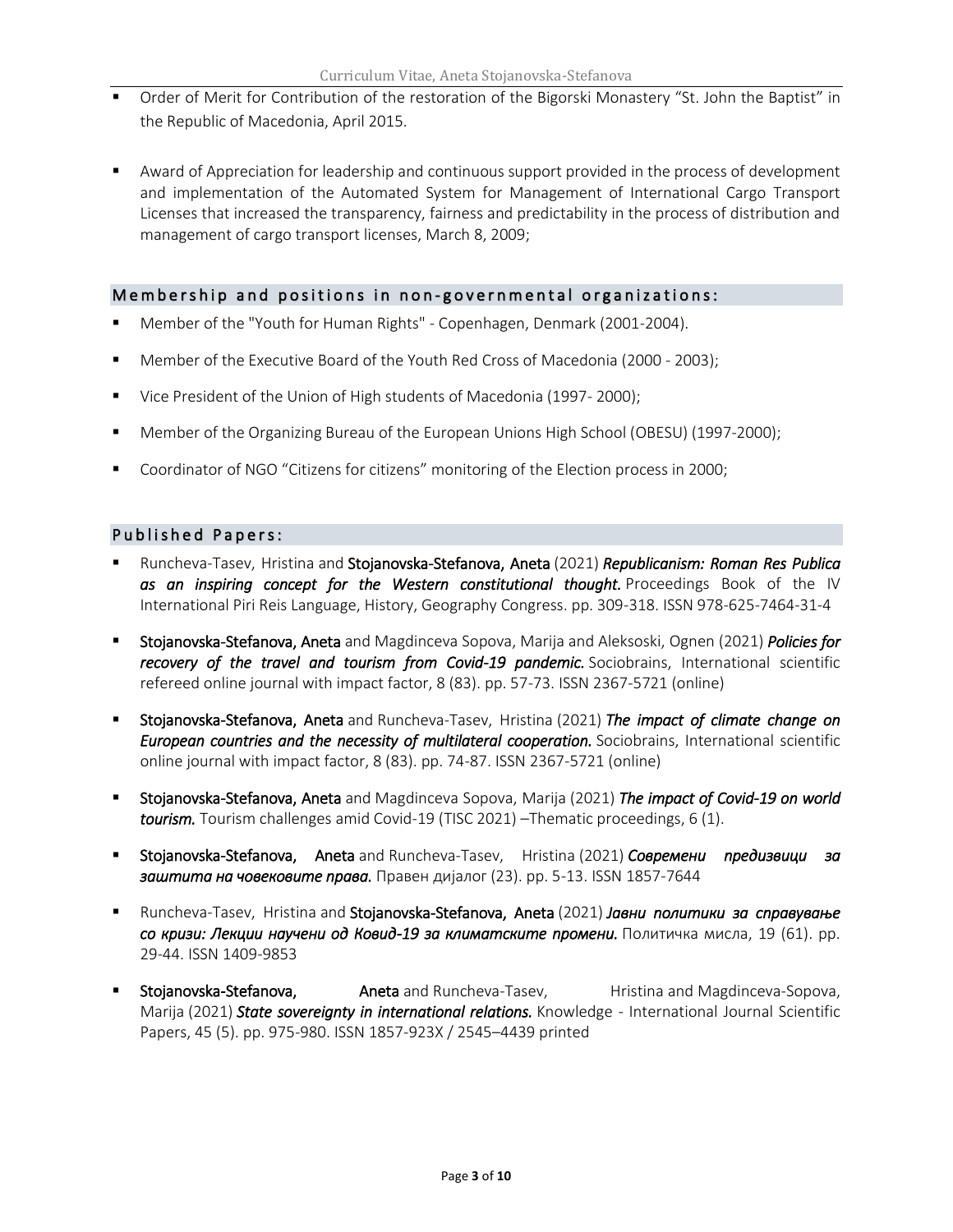- Magdinceva Sopova, Marija and Stojanovska-Stefanova, Aneta and Aleksoski, Ognen (2021) *[Employee](https://eprints.ugd.edu.mk/28163/)  [stress management caused by the impact of the covid-19 virus: the Macedonian case.](https://eprints.ugd.edu.mk/28163/)* SocioBrains (80). pp. 15-27. ISSN 2367-5721 (online)
- Magdinceva Sopova, Marija and Stojanovska-Stefanova, Aneta (2021) *[Политики за развој на родово](https://eprints.ugd.edu.mk/28829/)  [претприемништво.](https://eprints.ugd.edu.mk/28829/)* Годишен зборник на Факултет за туризам и бизнис логистика, 1 (1). pp. 53- 57. ISSN ISSN 2671-3969
- Magdinceva Sopova, Marija and Stojanovska-Stefanova, Aneta (2021) *[Accountants stress management](https://eprints.ugd.edu.mk/28162/)  [policies caused by the impact of COVID-19 virus: the Macedonian case.](https://eprints.ugd.edu.mk/28162/)* Conference Proceedings Accounting and audit in theory and practice. pp. 245-256. ISSN 2637 - 272X
- Stojanovska-Stefanova, Aneta and Runcheva-Tasev, Hristina and Magdinceva Sopova, Marija (2021) *[Challenges and perspectives of the UN on the future of multilateralism.](https://eprints.ugd.edu.mk/28335/)* Iustinianus Primus Law Review, 12 (1). pp. 1-9.
- Runcheva-Tasev, Hristina and Stojanovska-Stefanova, Aneta (2021) *[Public Policy and the response to](https://eprints.ugd.edu.mk/28160/)  [Covid-19.](https://eprints.ugd.edu.mk/28160/)* The 2019 Serbian Political Science Association Annual Conference Proceedings. pp. 257- 274. ISSN 978-86-6425-081-8
- Stojanovska-Stefanova, Aneta and Magdinceva Sopova, Marija (2021) *[Women's rights are human](https://eprints.ugd.edu.mk/28830/)  [rights: A decade of the Council of Europe Istanbul Convention.](https://eprints.ugd.edu.mk/28830/)* Yearbook of the Faculty of tourism and business logistics, Goce Delcev University-Stip, 1 (1). pp. 79-89. ISSN 2671-3969
- Stojanovska-Stefanova, Aneta and Runcheva-Tasev, Hristina (2021) *[The impact of the coronavirus crisis](https://eprints.ugd.edu.mk/28161/)  [on climate action: lessons learned for the governments.](https://eprints.ugd.edu.mk/28161/)* The 2019 Serbian Political Science Association Annual Conference Proceedings Held on September 26–27, 2020 in Belgrade. pp. 275-288. ISSN 978- 86-6425-081-8
- Stojanovska-Stefanova A, Runcheva-Tasev H., (2020), *"The mass media freedom in a state of emergency: Infodemic vs. Covid-19 pandemic",* In: SEEU Review Volume 15 Issue 1 – Covid19, 2020 (EBSCO indexed), *SEEU Review* is an international, peer-reviewed, open-access, online scientific journal published by South East European University in the international academic publisher De Gruyter. It is the official research journal of South East European University, on line:1857-8462
- Stojanovska-Stefanova, Aneta and Magdinceva Sopova, Marija (2020) *[Предизвиците од](https://eprints.ugd.edu.mk/27567/)  [политичката глобализација за државите.](https://eprints.ugd.edu.mk/27567/)* Зборник на трудови / Петта меѓународна научна конференција ФИЛКО филологија, култура и образование, 8-9 октомври 2020, Штип = Сборник статей / Пятая международная научная конференция ФИЛКО филология, культура и образование, 8-9 октября 2020, Штип = Confer. pp. 319-326. ISSN ISBN 978-608-244-787-2
- Stojanovska-Stefanova A., (2020), *"Redefining diplomacy and international relations in the 21st century"*, Proceedings from Conference 'Ideologies, Values, and Political Behavior in Central and Eastern Europe, ' Timisiora, Romania, 4-6 December 2020
- Stojanovska-Stefanova A., Runcheva-Tasev H., Magdinceva-Sopova M., (2020), "*The states in digital era: Internet Governance and improving E-Democracy", In:* Proceedings Book of the International Virtual Academic Conference Education and Social Sciences Business and Economics, organized by International Academic Institute, December 9, 2020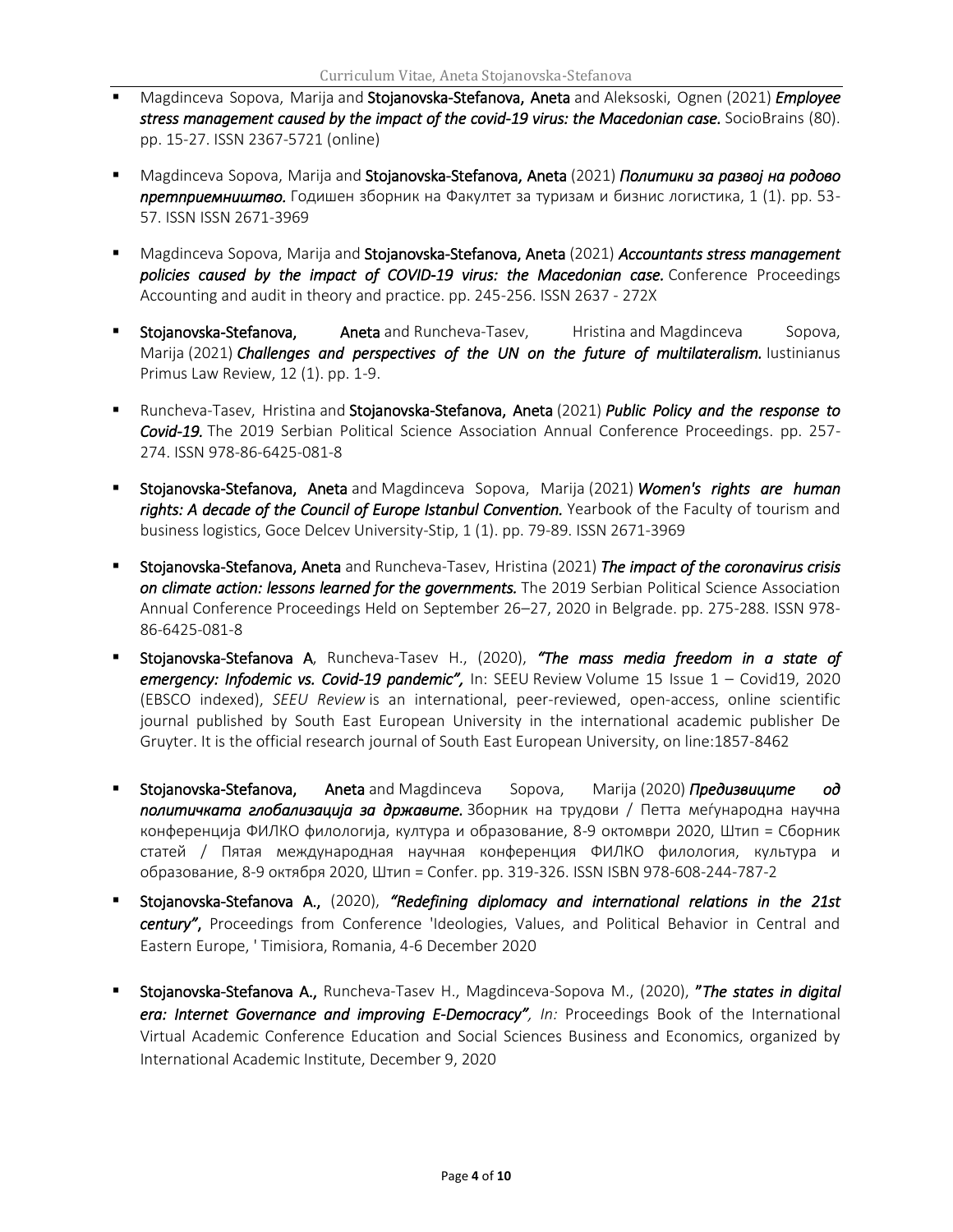- Stojanovska-Stefanova A., Alekoski O., Magdinceva-Sopova M., (2020), *"eGovernment and digital public services: The Macedonian case of digitalization",* SocioBrains, International scientific refereed online journal with impact factor, 7 (74). pp. 35-52. ISSN 2367-5721
- Alekoski O., Stojanovska-Stefanova A., Magdinceva-Sopova M., (2020), *"Management versus leadership in the modern world"*, SocioBrains, International scientific refereed online journal with impact factor, 7 (74). pp. 53-71. ISSN 2367-5721
- Magdinceva-Sopova M., Stojanovska-Stefanova A., Postolov K., (2020), *"Impact of Covid-19 on human resources in small and medium enterprises: The case of Macedonia",* In: KNOWLEDGE - International Journal, Vol. 42, and Proceedings of Institute of Knowledge Management and the co-organizers - the 28th International Scientific Conference - The Power of knowledge, which will be held in hotel Galaxy, Kavala, Greece, in the period of 09 -11.10.2020
- Runcheva-Tasev H., Stojanovska-Stefanova A., Ogjanovska L.,(2020*), "Legal and Judicial System Transformation in Transition Economy - The Macedonian case",* after "30 Years of Transition - Ljubo Sirc Centenary Conference"- The Conference is under the honorary patronage of His Excellency Mr.Borut Pahor, President of the Republic of Slovenia, 25 September, 2020, In: Integrated Scientific Journal "[Res novae](https://www.katoliski-institut.si/en/research/res-novea)" by Faculty of Law and Business Studies at Catholic Institute-Ljubljana, Slovenia, ISSN (tiskana verzija): 2464-0344 ISSN (elektronska verzija): 2464-0352;
- Stojanovska-Stefanova A., Magdinceva-Sopova M., Runcheva-Tasev H, (2020), *"Empowerment of*  women: Challenges and opportunities in the modern world", In: Proceedings Book from Third International Scientific Conference "Challenges of tourism and business logistics in the 21st century"– ISCTBL, organized by the Faculty of tourism and business logistics at Goce Delchev University - Stip, November 13, 2020, Stip, Republic North Macedonia;
- Stojanovska-Stefanova A., Runcheva-Tasev H., (2020), "*The impact of the coronavirus crisis on climate action: Lessons learned for the governments", In:* Proceedings from Annual International Conference "Political Consequences of the Pandemic", organized by The Serbian Political Science Association (SPSA), University of Belgrade, Faculty of Political Science-Belgrade, Serbia, 26-27 September, 2020;
- Runcheva-Tasev H., Stojanovska-Stefanova A., (2020), "*Public Policy and the Response to the*  Pandemic", In: Proceedings Book from Annual International Conference "Political Consequences of the Pandemic", organized by The Serbian Political Science Association (SPSA), University of Belgrade, Faculty of Political Science-Belgrade, Serbia, 26-27 September, 2020;
- Stojanovska-Stefanova A., Runcheva-Tasev H, Magdinceva-Sopova M., (2020), "*The Importance of Diplomacy for the Foreign Policy and Modern Diplomacy Challenges", In:* International Virtual Academic Conference Education and Social Sciences Business and Economics, organized by Interantional Academic Institute, 16 September, 2020
- Stojanovska-Stefanova, Aneta and Magdinceva-Sopova Marija (2020) *Diplomacy-the best tool for*  peace preservation in the conditions of contemporary politics. International Journal Knowledge Vol.40 from the XXVI International Scientific Conference "Knowledge without borders", June 2020, Budva,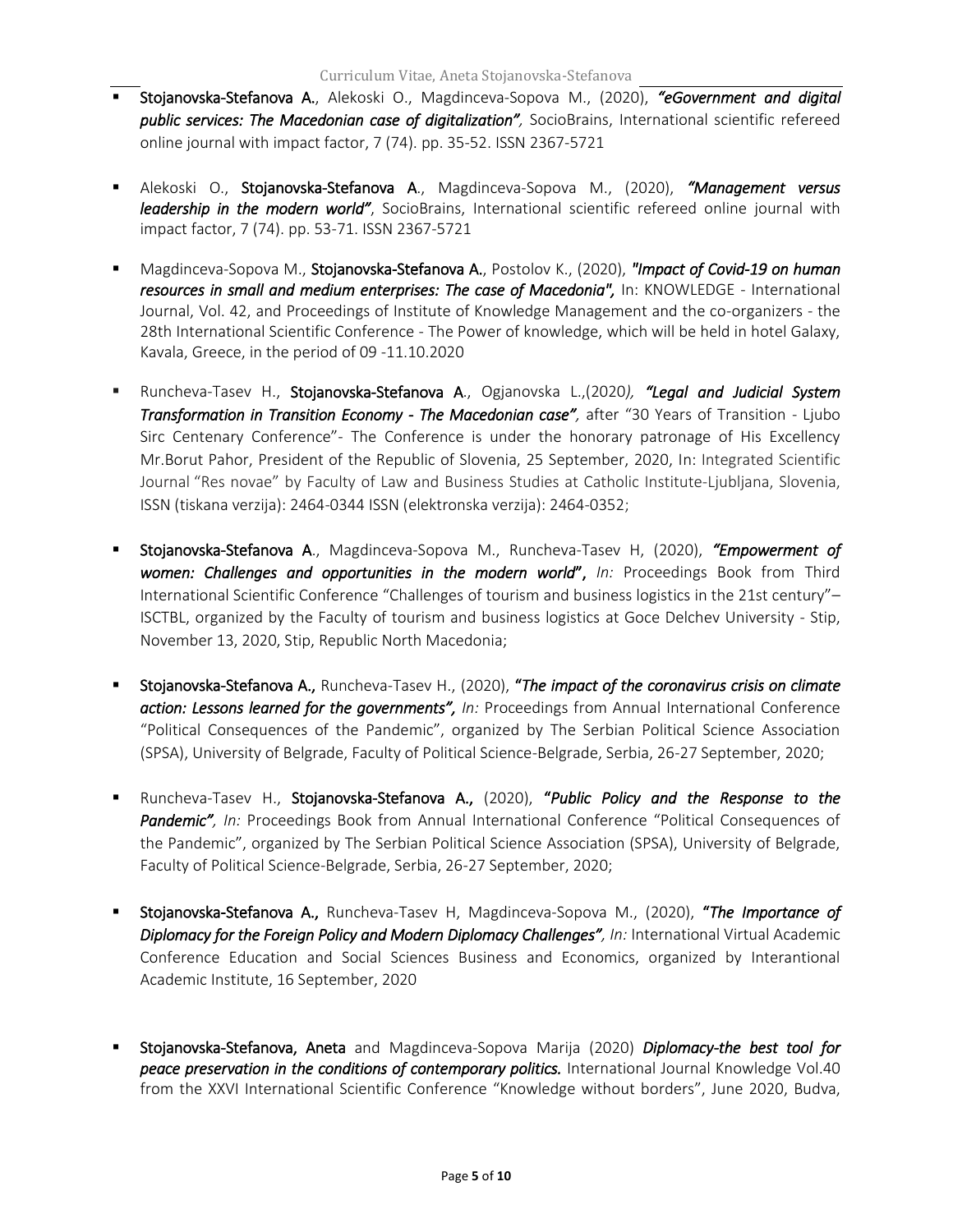Montenegro;

- Stojanovska-Stefanova, Aneta and Magdinceva-Sopova Marija (2020) *Digital diplomacy as a form of*  change management in international relations in times of Covid-19. International Journal Knowledge Vol.41 for the XXVII International Scientific Conference "Knowledge for sustainability ", 21-23 August 2020, Struga, Republic of N.Macedonia;
- Magdinceva-Sopova M., Stojanovska-Stefanova A., (2020), *"The Human Resources and the development of SME in the Tourism"*, In: 5th International Conference "Tourism in Function of Development of the Republic of Serbia-Tourism and Rural Development", organized by Faculty of Hotel Menagement and Tourism-Vrnjacka Banja, Serbia, 4-6 June, Vrnjacka Banja, Republic of Serbia;
- Stojanovska-Stefanova, Aneta and Dimitrov V. Nikola and Magdinceva-Sopova Marija (2019) *The significant role of the tourism in achieving the United Nations sustainable development goals.*  International Journal Knowledge - Proceedings from XXII International Scientific Conference "Knowledge without borders", 11-13 October 2019, Kavala, Greece;
- Stojanovska Stefanova Aneta (2019), *Self- determination as a fundamental principle and human*  right, In: Proceedings Book from Second International Scientific Conference "Challenges of tourism and business logistics in the 21st century"– ISCTBL, organized by the Faculty of tourism and business logistics at Goce Delchev University - Stip, 2019, Stip, Republic North Macedonia;
- **E** Atanasoski, Drasko and Stojanovska Stefanova Aneta and Magdinceva Sopova, Marija (2019, *Characteristics of Contracts from International Trade – Key Legal Instrument for successful Foreign and Trade Operation*, *In:* Proceedings Book from Second International Scientific Conference "Challenges of tourism and business logistics in the 21st century"– ISCTBL, organized by the Faculty of tourism and business logistics at Goce Delchev University - Stip, 2019, Stip, Republic North Macedonia;
- Magdinceva Sopova, Marija and Dimitrov, Nikola and Josheski, Dushko and Elenov, Risto and Stojanovska-Stefanova, Aneta (2018) *[Innovative management concept as possibility for development of](http://eprints.ugd.edu.mk/20559/)  [tourism in the Republic of Macedonia.](http://eprints.ugd.edu.mk/20559/)* International Journal Knowledge, 26.1 (1). pp. 83-89. ISSN 2545- 4439with Global Impact Factor 1.322;
- Stojanovska-Stefanova, Aneta and Atanasoski, Drasko (2018) *[UN goal: Sustainable Tourism as a key](http://eprints.ugd.edu.mk/22176/)  [contributor for sustainable development in developing countries.](http://eprints.ugd.edu.mk/22176/)* First International Scientific Conference, ISCTBL, Faculty of Tourism and Business Logistics - Gevgelija, Macedonia, 3 (2). pp. 152- 161. ISSN 978-608-244-465-9
- Magdinceva Sopova, Marija and Stojanovska-Stefanova, Aneta (2017) *[Possibilities and perspectives for](http://eprints.ugd.edu.mk/19610/)*  [the development of social entrepreneurship - case study of Republic of Macedonia.](http://eprints.ugd.edu.mk/19610/) International Journal "Knowledge in Practice", 20 (3). pp. 1329-1334. ISSN 2545 4439
- Stojanovska-Stefanova, Aneta (2017), *[International Relations and Policy Development of the Republic of](http://eprints.ugd.edu.mk/18192/)  [Macedonia,](http://eprints.ugd.edu.mk/18192/)* In: Proceedings book: International Conference on Economic and Social Studies (ICESoS'17) "The Rural Business Development in the Balkan Region". International Burch University, Sarajevo, Bosnia and Hercegovina, pp. 7-20. ISBN ISSN: 2303-4564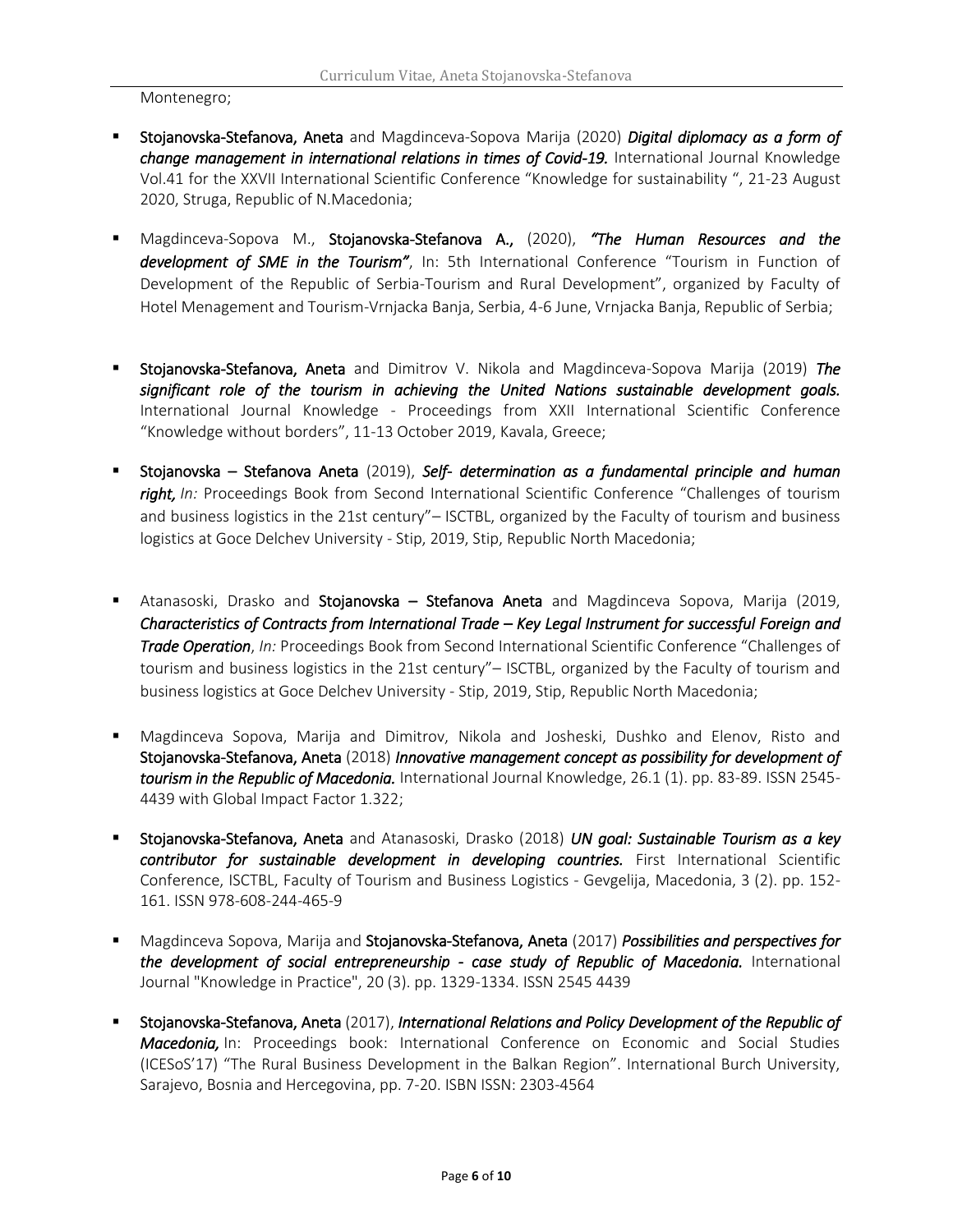- Stojanovska-Stefanova, Aneta and Magdinceva Sopova, Marija (2017), *The international society and the development of global political culture*, International Journal "Knowledge in practice", 20 (3). pp. 1407-1414. ISSN 2545-4439
- Stojanovska-Stefanova, Aneta and Atanasoski, Drasko and Chacorovski, Zoran (2017), *International Recognition of the countries and the foreign policy (theories and precedents)* US China Law Review, 14 (5). pp. 271-283. ISSN 1548-6605 (Print) 1930-2061 (online)
- Stojanovska-Stefanova, Aneta and Atanasoski, Drasko and Chacorovski, Zoran (2017) *Human Rights as a subject of world politics,* US China Law Review, 14 (6). pp. 321-334. ISSN 1548-6605 (Print) 1930- 2061 (online)
- Stojanovska-Stefanova, Aneta and Atanasoski, Drasko and Chacorovski, Zoran (2017) *[Influence of the](http://eprints.ugd.edu.mk/18191/)  [politics on freedom of the media,](http://eprints.ugd.edu.mk/18191/)* US China Law Review, 14 (5). pp. 311-319. ISSN 1548-6605 (Print) 1930-2061 (online)
- Stojanovska-Stefanova, Aneta and Atanasoski, Drasko and Chacorovski, Zoran (2017) *Democracy and media—Types of theories for means of mass communication*, US China Law Review, 14 (6). pp. 363- 376. ISSN 1548-6605 (Print) 1930-2061 (online)
- Stojanovska-Stefanova, Aneta (2017), *"Promotion of social protection through the development of free forms of tourism in the Republic of Macedonia ",* In: Proceedings Book of First International Scientific Conference, Challenges of Tourism and business logistics in the  $21<sup>st</sup>$  century – ISCTBL 2017, University Goce Delcev-Stip, pp.279-285, ISBN 978608-244-465-9.
- Stojanovska-Stefanova, Aneta (2017), *"Cultural transformations of the states during globalization process"*, In: Proceedings Book of the International Scientific Conference "FILKO": Philology, Culture and Education, organized by The Faculty of Philology at Goce Delchev University - Stip, Republic of North Macedonia and the Faculty of Philology of the State University of Voronezh, Russia,, 10-12 May 2017, pg. 573-578
- Magdinceva-Sopova M, Bardarova S., Stojanovska-Stefanova A. (2017), *The Role of the Regulation of the Labor Market in the Republic of Macedonia,* In: Proceedings Book of First International Scientific Conference, Challenges of Tourism and business logistics in the  $21<sup>st</sup>$  century – ISCTBL 2017, University Goce Delcev-Stip, pp.279-285, ISBN 978608-244-465-9.
- **E** Chacorovski, Zoran and Atanasoski, Drasko and Apostolov, Mico and Stojanovska-Stefanova, Aneta (2017) *[South Sudan Vehicle Workshop Hazardous Waste Management,](http://eprints.ugd.edu.mk/18190/)* Journal of Traffic and Transportation Engineering, 5 (4). pp. 157-169. ISSN 2328-2142
- Stojanovska-Stefanova Aneta, Vckova Nadica (2016), "*International Strategy for Climate Change and The Countries' Commitment for Developing Polices*", Conference Proceedings of International Scientific Conference "Crisis Management: Challenges and Prospective", organized by Johns Hopkins School of Education, Crises Management Centre, Embassy of the United States of America, pages 197-208.
- Stojanovska-Stefanova Aneta, Atanasoski Drasko, (2016), "*State as a Subject of International Law*", US-China Law Review, ISSN 1548-6605 (print) and ISSN 1930-2061 (online) DOI:10.17265/1548-6605, Volume 13, Number 1, January 2016, pages 25-33.
- Stojanovska-Stefanova Aneta, Atanasoski Drasko, Stojanovska Katerina, (2016), "*Position and Role of*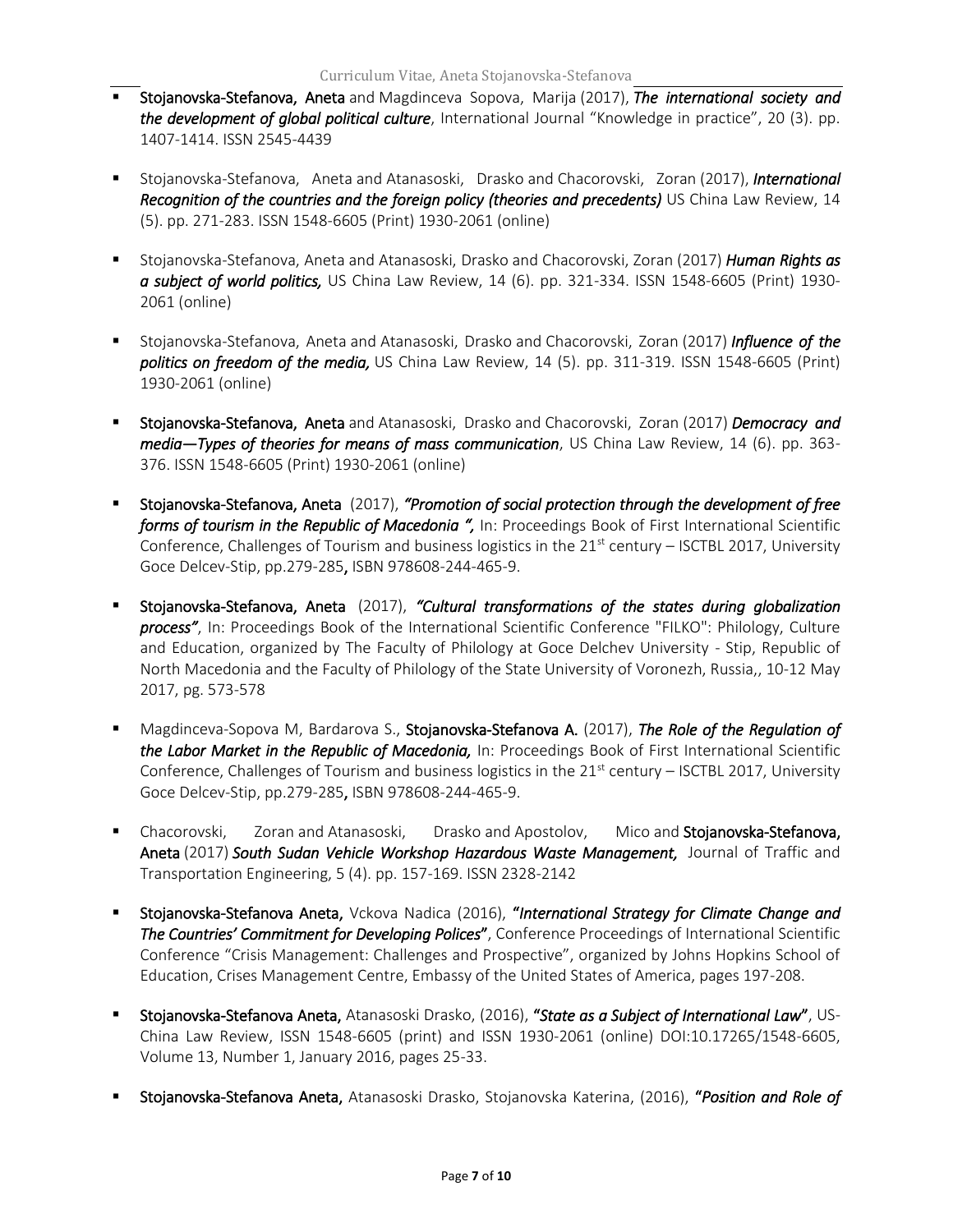*the Ambassadors According to Vienna Convention and Law on Foreign Affairs of the Republic of Macedonia*", US-China Law Review, ISSN 1548-6605 (print) and ISSN 1930-2061 (online) DOI:10.17265/1548-6605, Volume 13, Number 1, January 2016, pages 67-74.

- Stojanovska-Stefanova Aneta, Atanasoski Drasko, (2016), "*The Function President of the Republic of Macedonia and Leading of Macedonian Foreign Policy*", US-China Law Review, ISSN 1548-6605 (print) and ISSN 1930-2061 (online) DOI:10.17265/1548-6605, Volume 13, Number 1, January 2016, pages 81-87.
- Stojanovska-Stefanova Aneta, Atanasoski Drasko, (2015), "*Development of the Pan European Corridors in Macedonia as a Backbone of the South Eastern European Region*", US-China Law Review, Volume 12, Number 12, December 2015, pages 984-992; ISSN 1548-6605 (print) and ISSN 1930-2061 (online)
- Stojanovska-Stefanova Aneta, Atanasoski Drasko, (2015), "*International Relations as Constitutional Matter in Republic of Macedonia*", US-China Law Review, Volume 12, Number 12, December 2015, pages 1015-1025. ISSN 1548-6605 (print) and ISSN 1930-2061 (online)
- Stojanovska-Stefanova, Aneta, (2015), "*The importance of media in multiethnic society*", international conference Challenges of Contemporary Society*,* to be held on 12-13 November 2015 in Skopje, Macedonia, Institute for Sociological, Political and Juridical Research and Ss. Cyril and Methodius University in Skopje.
- Stojanovska-Stefanova, Aneta, (2015), "*200 years from Vienna Congress: Switzerland's way to modern*  democracy", "Political Thought" magazine, Konrad Adenauer Fondation.
- Stojanovska-Stefanova, Aneta, Tashkov Nako, (2015), "*The role of marketing in economic development and promotion of the countries*", ERAZ 2015-Journal of Regional Scientific Conference, Beograde, June 11, 2015;
- Stojanovska-Stefanova, Aneta (2014), "*The economic crisis, its impact on the Macedonian economy and the government's anti-crisis measures*", "Political Thought" magazine for political and social topics, 4 (14). p. 73- 79;
- Stojanovska-Stefanova Aneta, Atanasoski Drasko, Temelkov Zoran, Bardarova Snezana, Filiposki Oliver, University Goce Delcev, Stip, Republic of Macedonia, August 2014 (Volume 11, Number 8, Serial Number 106), "*The Reforms in the Institutional Structure of the European Union in Compliance with the Lisbon Treaty*", Journal of US-China Public Administration (ISSN 1548-6591);
- Bardarova Snezana, Atanasoski Drasko, Temelkov Zoran, Filiposki Oliver, Stojanovska Aneta, July 2014, Vol. 11, No. 7, "*Maastricht Treaty in the Shaping and Development of the Common Foreign and Security*  **Policy (CFSP)",** Journal of US-China Public Administration, (ISSN 1548-6591);
- Stojanovska, Aneta, (2010), "*The process and methods of recognizing states*", Faculty of Law, University "Goce Delchev", Stip, pg.259-268;
- Stojanovska, Aneta (2006), "*The Balkans on crucifixion-review*", "Political Thought" magazine for political and social topics, 4 (14). p. 95-100;
- Stojanovska, Aneta (2005), "*After the election of Pope Benedict XVI, Catholicism facing the real values of Christianity*", "Political Thought" magazine for political and social topics, 3 (10). p. 49-53;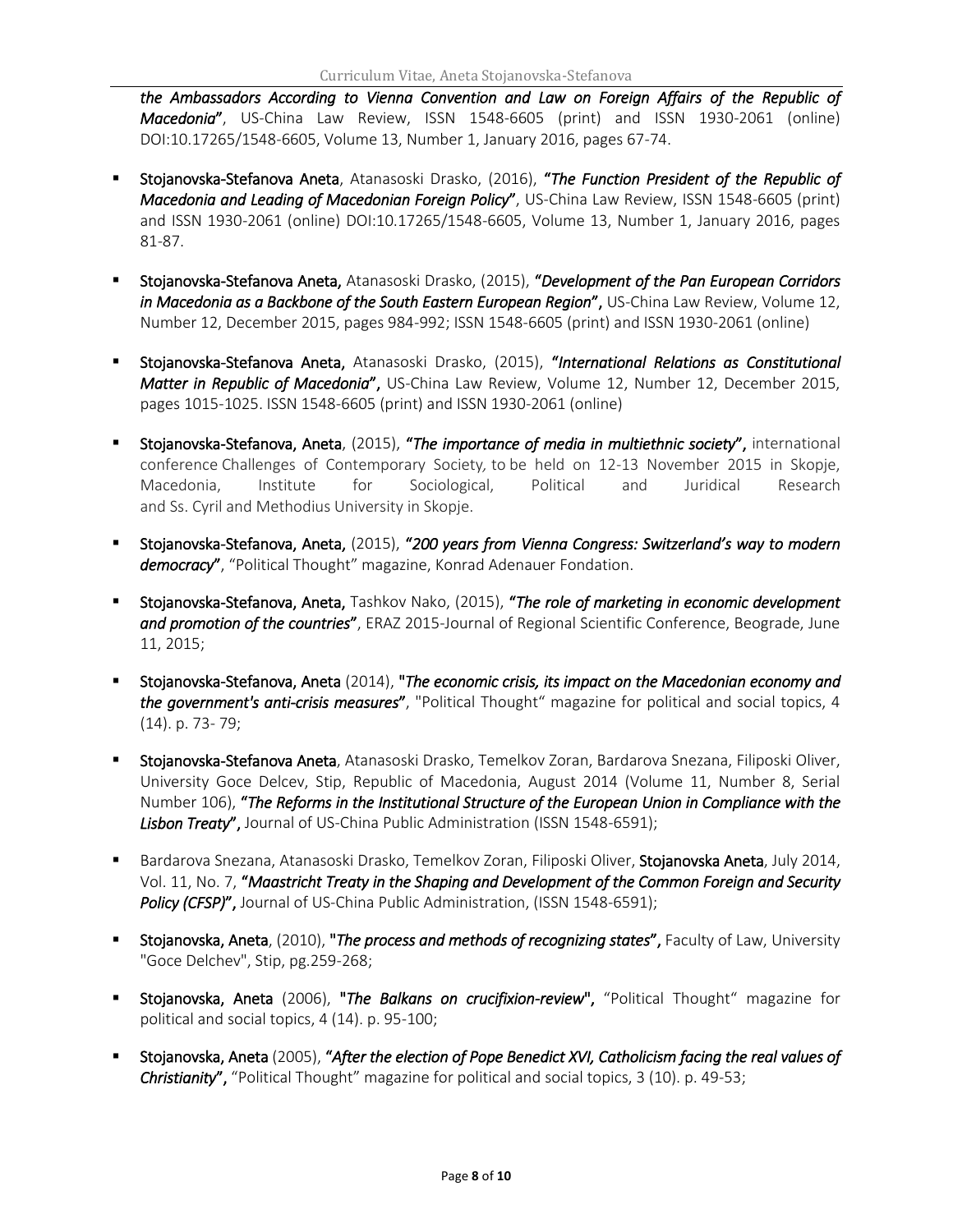- Stojanovska, Aneta (2005) "*Movement "Solidarity" as a reflection of the wishes of the peoples from Southeast Europe for a United Europe*", "Political Thought" magazine for political and social topics, 3 (11). pp. 59-63;
- Stojanovska, Aneta (2004), "*The Historical Development of the European Union (political-economic view)"*, Journal BOS , publisher Belgrade Open School, Beograd 2004, ISBN 86-83411-24-9, pages 11- 30;

#### Published books:

- Stojanovska-Stefanova, Aneta and Magdinceva Sopova, Marija (2021) *[Turismo De Cruzamento:](https://eprints.ugd.edu.mk/28588/)  [Políticas Para A Prosperidade No Futuro.](https://eprints.ugd.edu.mk/28588/)* Edições Nosso Conhecimento Publishing House. ISBN 978- 620-4-06326-3
- Stojanovska-Stefanova, Aneta and Magdinceva Sopova, Marija (2021) *[Crossroads Tourism: Policies for](https://eprints.ugd.edu.mk/28409/)  [prosperity in the future.](https://eprints.ugd.edu.mk/28409/)* Lap Lambert Academic Publishing. ISBN 978-620-4-20105-4
- Stojanovska-Stefanova, Aneta and Magdinceva Sopova, Marija (2021) *[Туризм На Перекрестках:](https://eprints.ugd.edu.mk/28589/)  [Политика Для Процветания В Будущем.](https://eprints.ugd.edu.mk/28589/)* Sciencia Scripts. ISBN 978-620-4-06341-6
- Stojanovska-Stefanova, Aneta and Magdinceva Sopova, Marija (2021) *[Car Carrefour Du Tourisme : Des](https://eprints.ugd.edu.mk/28593/)  [Politiques Pour La Pros](https://eprints.ugd.edu.mk/28593/)périté De L'avenir.* Editions Notre Savoir. ISBN 978-620-4-06339-3
- Stojanovska-Stefanova, Aneta and Magdinceva Sopova, Marija (2021) *[Crocevia Del Turismo: Politiche](https://eprints.ugd.edu.mk/28590/)  [Per La Prosperità Nel Futuro.](https://eprints.ugd.edu.mk/28590/)* Edizioni Sapienza. ISBN 978-620-4-06340-9
- Stojanovska-Stefanova, Aneta and Magdinceva Sopova, Marija (2021) *[Tourismus Am Scheideweg:](https://eprints.ugd.edu.mk/28592/)  [Politik Für Den Wohlstand Der Zukunft.](https://eprints.ugd.edu.mk/28592/)* Verlag Unser Wissen. ISBN 978-620-4-06337-9
- Stojanovska-Stefanova, Aneta and Magdinceva Sopova, Marija (2021) *[Turismo En La Encrucijada:](https://eprints.ugd.edu.mk/28591/)  [Políticas Para La Prosperidad En El Futuro.](https://eprints.ugd.edu.mk/28591/)* Ediciones Nuestro Conocimiento. ISBN 978-620-4-06338-6
- Magdinceva-Sopova Marija, Postolov Kiril, Stojanovska-Stefanova Aneta, (2020), *Managing with stress in organisations,* Lambert Academic Publishing, Lap Publishing, ISBN 978-620-2-66918-4.
- Stojanovska-Stefanova Aneta, Magdinceva-Sopova Marija, Atanasoski Drasko (2019), *State measures for the development of the modern Macedonian tourism*, Lambert Academic Publishing, Lap Publishing, ISBN 978-620-0-21485-0
- Atanasoski, D and Stojanovska Stefanova A., (2016), *Law on Contracts in International Trade* еScript. ISBN 978-608-244-367-6.
- Atanasoski, D and Stojanovska Stefanova A., (2016), *Law on Contracts in International Trade* еpracticum. ISBN 978-608-244-367-6.
- Stojanovska-Stefanova, Aneta and Atanasoski, Drasko, (2016), *[European and Regional Experiences in](http://eprints.ugd.edu.mk/16914/)  [the Transportation Politics,](http://eprints.ugd.edu.mk/16914/)* Lambert Academic Publishing, Lap Publishing. (ISBN 978-3-659-83539-1);
- Stojanovska-Stefanova, Aneta and Atanasoski, Drasko, (2014), *Европски и регионални искуства во*  **делот на транспортната политика**, 2<sup>nd</sup> August Publishing, Stip (ISBN 978 608 4662 32 7);